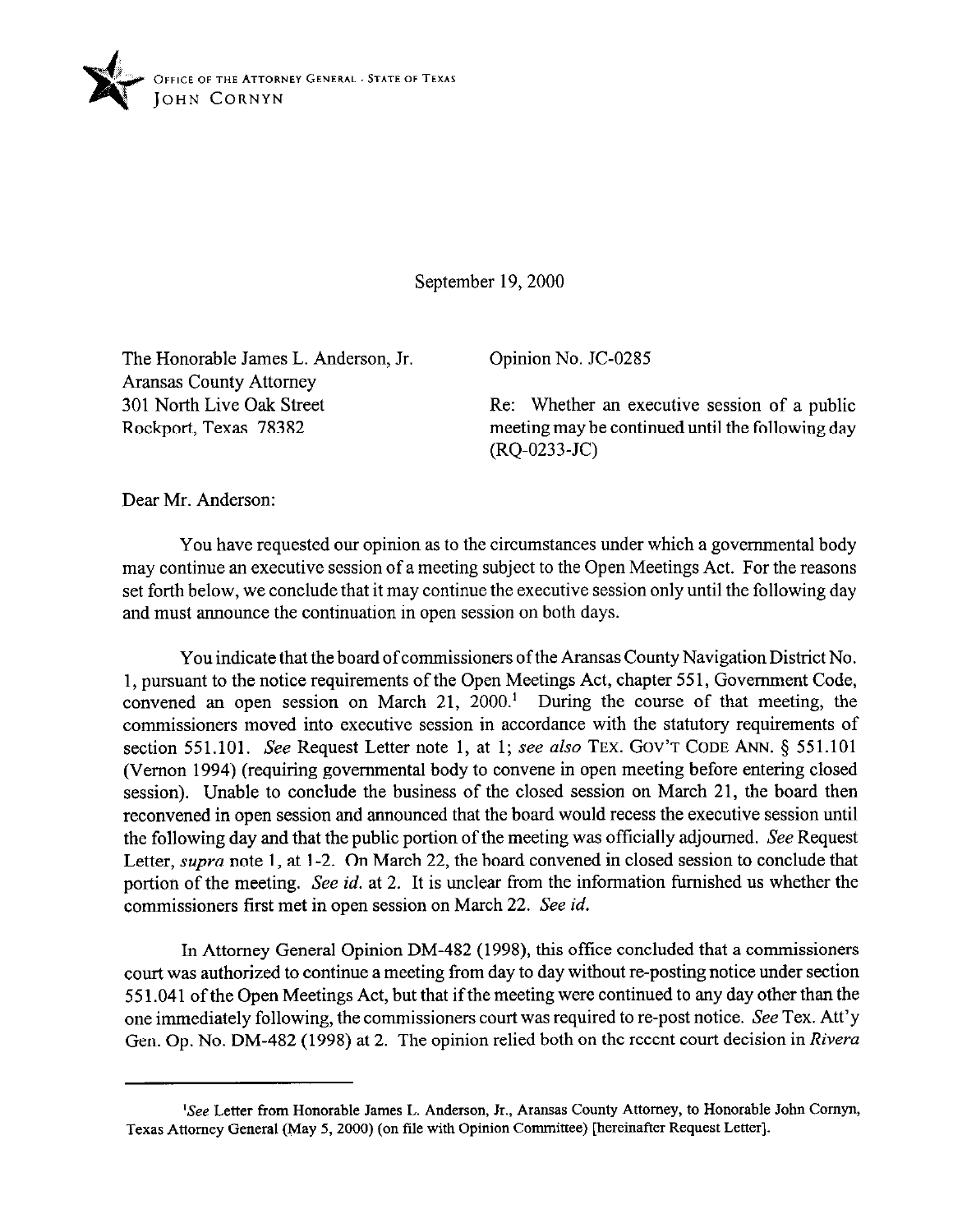v. *City of Laredo,* 948 S.W.2d 787 (Tex. App.San Antonio 1997, pet. denied), and on a 1977 attorney general opinion. *Rivera* had held that a two-day recess in a public meeting was impermissible, while Attorney General Opinion H-1000 (1977), had sanctioned a recess "from day to day  $\ldots$  so long as the action is in good faith and does not serve as an evasion of the Act." Tex. Atty. Gen. Op. No. H-1000 (1977) at 2. *SeeRivera, 948* S.W.2d at 793.

An executive session is not a separate event. It is rather an integral part of a public meeting and may not be held unless the governmental body first convenes in open session, and the presiding officer "announces that a closed meeting will be held" and "identifies the section or sections of [the Act] under which the closed meeting is held." TEX. GOV'T CODE ANN. § 551.101 (Vernon 1994). Thus, the result announced in Attorney General Opinion DM-482—that a meeting may be continued only from day to day—is equally applicable to executive sessions.

When we combine the principle of Attorney General Opinion DM-482 with the statutory requirements for holding an executive session, we may conclude that when a governmental body wishes to continue its executive session until the following day, it should return to open session and announce that fact. On the next day, it must first convene an open meeting and follow the directives of section 55 1.101 in order to resume the executive session.

You express concern that the meeting of the Aransas County Navigation District No. 1 was officially adjourned on March 21 and reconvened on March 22. See Request Letter, *supra* note 1, at l-2. You indicate, however, that prior to that adjournment the board chairman had announced that the executive session would "recess" until the following day. *Id.* The term "adjourn" has no special significance under the Open Meetings Act. In the context you describe, it means "[t]o put off or defer... further proceedings to another day; to discontinue or dissolve it, in order to reconstitute it at another time or place." I OXFORD ENGLISH DICTIONARY 157 (2d ed. 1989). Indeed, the Texas Court of Criminal Appeals has held that, for purposes of article 20.08 of the Code of Criminal Procedure, which relates to grand jury proceedings, there is no distinction between "recess" and "adjournment." *Smith v. State, 907 S.W.2d 522, 526 n.3 (Tex. Crim. App. 1995) (en bane).* In our opinion, the mere use of the word "adjourn" in the context of your question carries no implication of intent to deceive, provided the chairman makes clear that the meeting will be resumed on the following day.

It is therefore our opinion that an executive session of a public meeting of a governmental body held in compliance with section 55 1.101 of the Government Code, which requires a quorum of the governmental body to announce the executive session after first convening in open session, may be continued until the following day, so long as, before convening the second-day executive session, the governmental body first meets in open session and complies with the requirements of section 551.101 of the Government Code. You also ask whether the board of the Aransas County Navigation District No. 1 violated the Open Meetings Act in three particular instances. Because